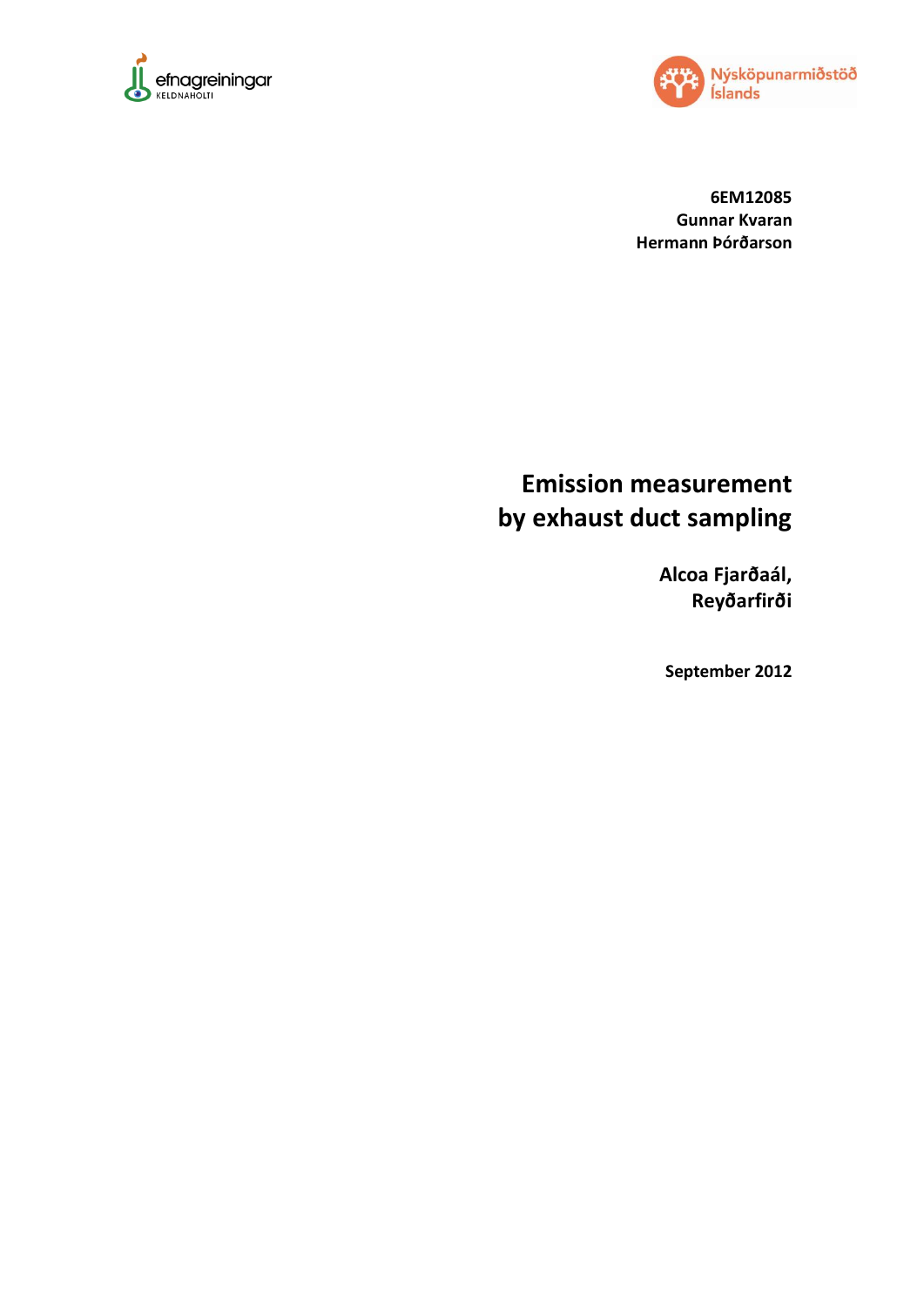



#### Summary

Results from emission measurements done in September on the exhaust ducts V and A from the primary air emission treatment facilities of Alcoa Fjarðaál, Reyðarfjörður, are reported here.

The following factors were measured: Total particulate content, fluoride content, flow velocity and volume, as well as carbon monoxide content and sulphur dioxide content.

Total average particulate content was found to be on average 1,9 mg/Nm<sup>3</sup> and <0,4 mg/Nm<sup>3</sup> in the exhaust ducts with a sum of less or equal to 3,4 kg/hr emitted. Total fluoride was on average0,45-0,57mg/Nm<sup>3</sup> or total 1,4 kg/hr emitted.

<span id="page-1-0"></span>

| Table 3.1                           | <b>Exhaust duct V</b> |                           |         |            |                 |
|-------------------------------------|-----------------------|---------------------------|---------|------------|-----------------|
|                                     | <b>Particulates</b>   | F dust                    | F gas   | CO         | SO <sub>2</sub> |
| Concentration<br>mg/Nm <sup>3</sup> | 1,9                   | 0,06                      | 0,39    | 814        | 161             |
| Amount kg/klst                      | 3,1                   | 0,10                      | 0,63    | 1315       | 259             |
|                                     |                       |                           |         |            |                 |
|                                     |                       | <b>Flow volume</b>        |         |            |                 |
| <b>Exhaust duct V</b>               | Velocity m/s          | dry Nm <sup>3</sup> /klst | Temp °C | Humidity % |                 |
| Average                             | 18,8                  | 1.615.000                 | 95      | 0,7        |                 |
|                                     |                       |                           |         |            |                 |
|                                     |                       |                           |         |            |                 |
|                                     |                       |                           |         |            |                 |
|                                     |                       |                           |         |            |                 |
| Table 3.2                           | <b>Exhaust duct A</b> |                           |         |            |                 |
|                                     | <b>Particulates</b>   | F dust                    | F gas   | <b>CO</b>  | SO <sub>2</sub> |
| Concentration                       |                       |                           |         |            |                 |
| mg/Nm <sup>3</sup>                  | 0.4                   | 0,07                      | 0,50    | 904        | 202             |
| Amount kg/klst                      | 0,3                   | 0,10                      | 0,78    | 1400       | 313             |
|                                     |                       | <b>Flow volume</b>        |         |            |                 |
| <b>Exhaust duct A</b>               | Velocity m/s          | dry Nm <sup>3</sup> /klst | Temp °C | Humidity % |                 |
| Average                             | 17,8                  | 1.550.000                 | 90      | 0,6        |                 |
|                                     |                       |                           |         |            |                 |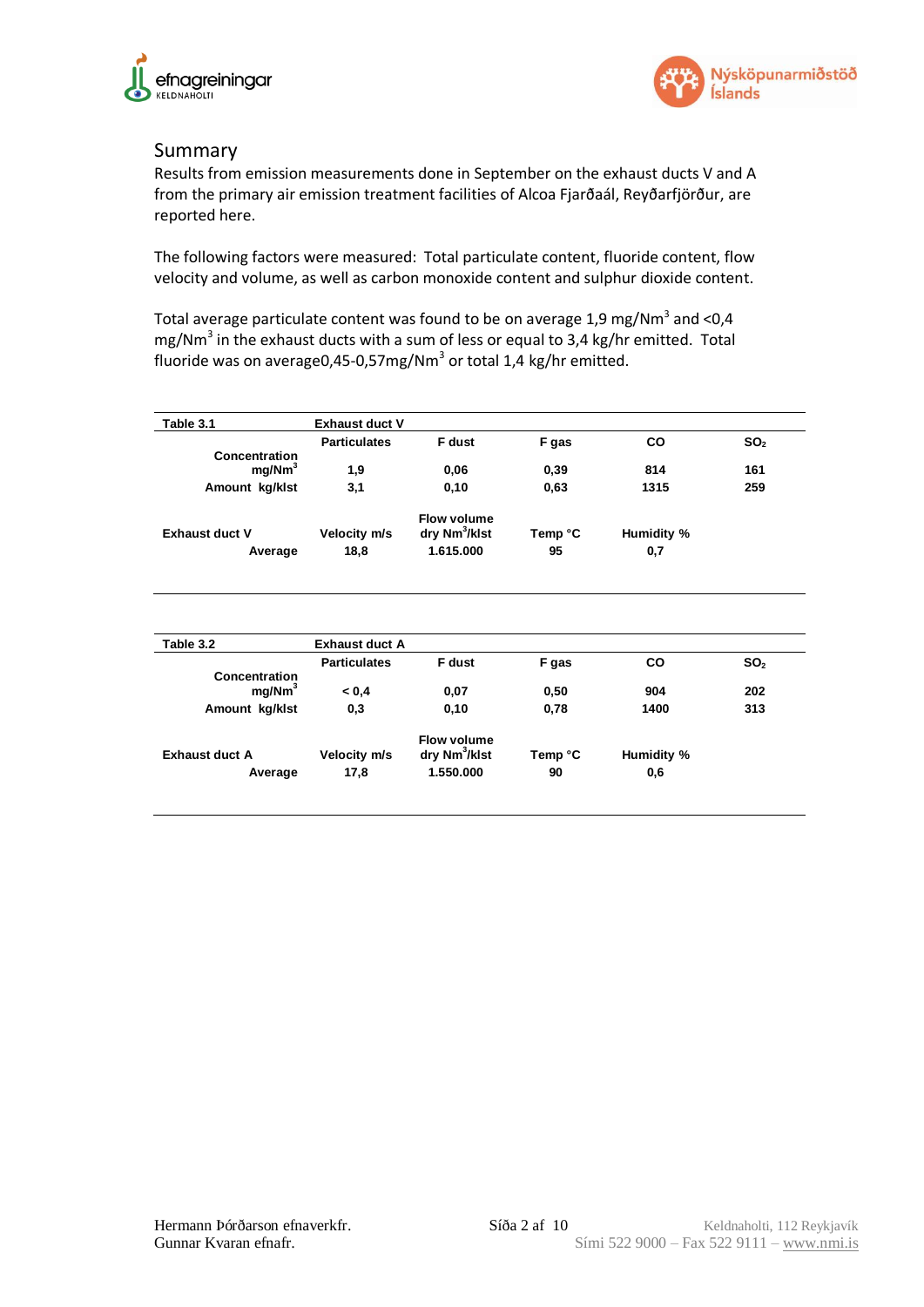



## Content

#### Appendices

<span id="page-2-0"></span>Air velocity and measurement of particulates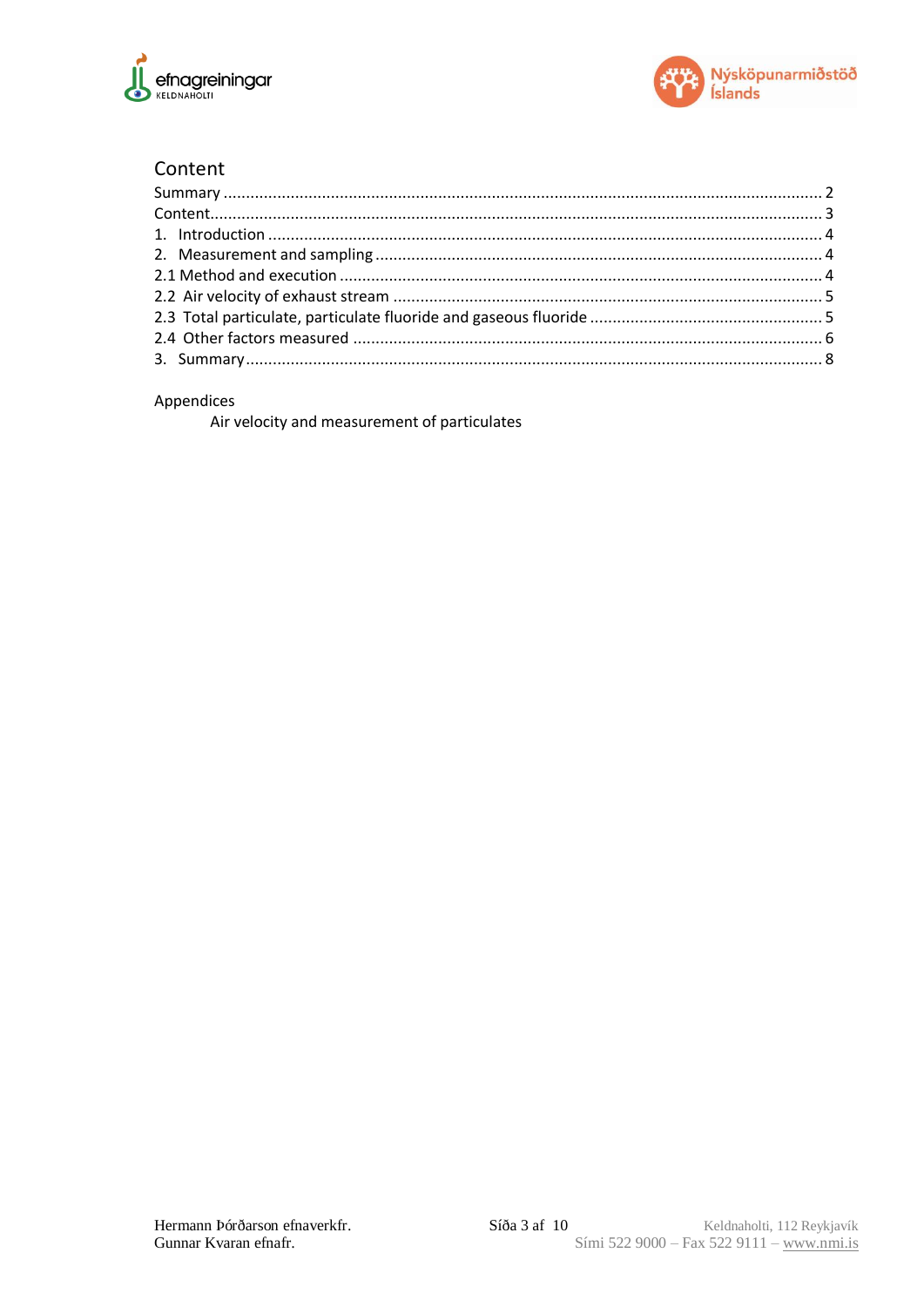



## 1. Introduction

Exhaust duct sampling at Alcoa Fjarðaál was carried out on 19-21.9.12. Measured factors were particulates, gaseous and particulate fluorides ( $F_{gas}$  and  $F_{dust}$ ). Additionally carbon monoxide (CO) and sulfur dioxide  $(SO<sub>2</sub>)$  were measured.

### <span id="page-3-0"></span>2. Measurement and sampling

#### <span id="page-3-1"></span>2.1 Method and execution

Particulates: Determination of dust or particulate material in air or gasstream, flowing at an air velocity to be determined, in a closed conduit or channel. The particulate content is determined by weighing and the amount of air is measured by volume measurement. The sample is withdrawn from the conduit using isokinetic sampling and filtered through a glass wool filter, that has been previously dried and weighed. After sampling the filter is dried again and weighed. The air volume is corrected to NTP ( $0^{\circ}$ C, 1013 hPa) and the particulate content is calculated in mg/Nm<sup>3</sup>. The detection limit for a 1 m<sup>3</sup> sample is about 1 mg/Nm<sup>3</sup> and is proportionally smaller the larger the sample volume.

Air velocity: Isokinetic sampling means that the speed of the air stream through the sampler orifice is the same as the speed of the air in the conduit. The air velocity head is determined using a pitot tube and differential manometer and the air velocity calculated, taking account also of temperature, pressure, humidity and composition of the air or density. The number and position of traverse points are dependent on the dimensions of the conduit. From the air velocity and the cross sectional area of the conduit, the flow volume is determined and the conditions for isokinetic sampling. The method applies to air velocity streams of 4-40 m/s.

Fluoride: Samples are drawn through a 37 mm cellulose acetate membrane filter (0,8  $\mu$ m) and then through an impinger train of three bottles containing 0.1 M NaOH solution. The gas volume is measured by gas meter. The particulate fluoride is determined from the dust collected on the filter. The gaseous fluoride is determined from the total collected fluoride in the impinger train solution. The concentration of fluoride is determined by ion-specific electrode measurement.

Equipment: Strohlein STE4 sampling heads, filters and filter compartment, water trap, drying filter, gas volume meter, flow meter, pump. The range of the equipment assumes 1- 4 m<sup>3</sup>/hr sampling. Pitot tube, differential manometer (corresp. to 40  $\pm$ 1 mm water), pressure meter, thermometer. Impinger train, heated inlet for gaseous fluoride sampling.

<span id="page-3-2"></span>References: VDI 2066, Bl.1 og 2, Vejledning nr.7, 1974, Miljöstyrelsen, Denmark.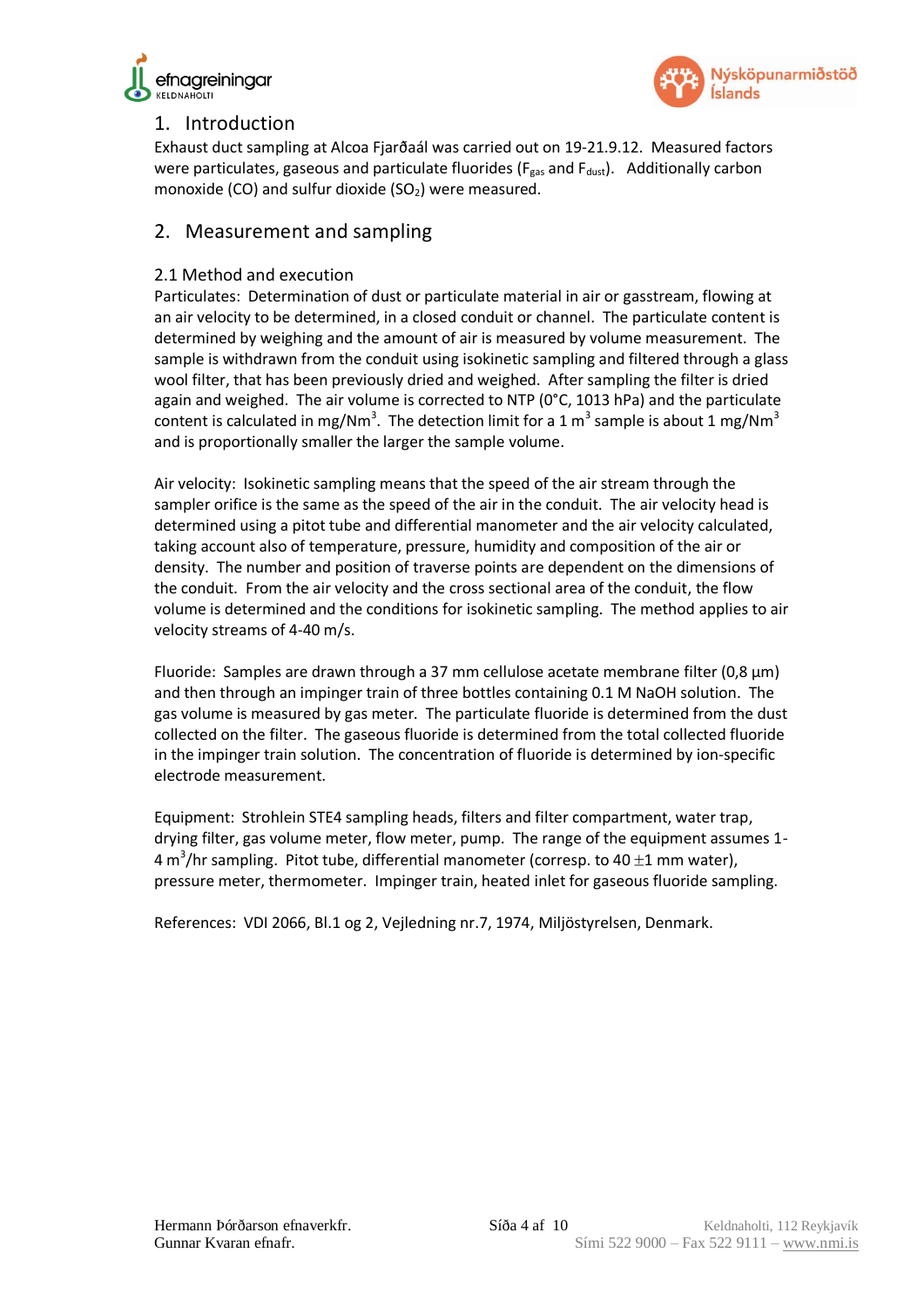



#### 2.2 Air velocity of exhaust stream

There are two exhaust ducts from the aluminum smelter, duct V (west) and duct A (east). Measurements with pitot tube were done in the 4 sampling access openings on the horizontal exhaust duct V. 6 traverse points were measured in each access opening and the measurement was carried out three times during the sampling period. The average results are below:

| Table 2.1             | <b>Exhaust duct V</b> |                                   |                                    |                              |
|-----------------------|-----------------------|-----------------------------------|------------------------------------|------------------------------|
|                       | Air velocity<br>m/s   | <b>Flow volume</b><br>$m^3/k$ lst | <b>Flow volume</b><br>$Nm^3/kI$ st | Flow vol dry<br>$Nm^3/kI$ st |
| N 20.9.12             | 19,7                  |                                   |                                    |                              |
| S 21.9.12             | 18,4                  |                                   |                                    |                              |
| T 21.9.12             | 18,4                  |                                   |                                    |                              |
| B 20.9.12             | 18,6                  |                                   |                                    |                              |
| <b>Exhaust duct V</b> | 18,8<br>Average       | 2.170.000                         | 1.625.000                          | 1.615.000                    |

Only three of the four sampling openings could be accessed on exhaust duct A. The execution of the measurement was in other respects the same.

| Table 2.2             | <b>Exhaust duct A</b> |                                   |                                    |                              |
|-----------------------|-----------------------|-----------------------------------|------------------------------------|------------------------------|
|                       | Air velocity<br>m/s   | <b>Flow volume</b><br>$m^3/k$ lst | <b>Flow volume</b><br>$Nm^3/kI$ st | Flow vol dry<br>$Nm^3/kI$ st |
| N 19.9.12             | 17,4                  |                                   |                                    |                              |
| S 20.9.12             | 18,2                  |                                   |                                    |                              |
| B 20.9.12             | 17,8                  |                                   |                                    |                              |
| <b>Exhaust duct A</b> | 17,8<br>Average       | 2.060.000                         | 1.560.000                          | 1.550.000                    |

#### <span id="page-4-0"></span>2.3 Total particulate, particulate fluoride and gaseous fluoride

The sample collector is introduced through the access openings and a partial airstream is withdrawn. The exhaust sample is taken isokinetically using average air velocity, thus aiming for a kinetic ratio of 1.1-1.3. The total sampled volume is measured by gas volume meter. One sample from each opening is drawn using a 8 mm orifice Strohlein STE4 sampler containing glass wool filters. The particulates are measured in the collected filters along with 2-3 blank filters.

Total fluoride as separated particulate and gaseous fluoride is collected simultaneously by a separate collection channel. The samples are drawn through a 37 mm cellulose acetate membrane (0.8  $\mu$ m) and then through an impinger train of three bottles containing 0.1 M NaOH solution. The gas volume is measured by gas meter. The concentration of fluoride collected on the particulate filters and in the solution is then determined by ion-specific electrode measurement. The results can be seen in tables 2.3 and 2.4.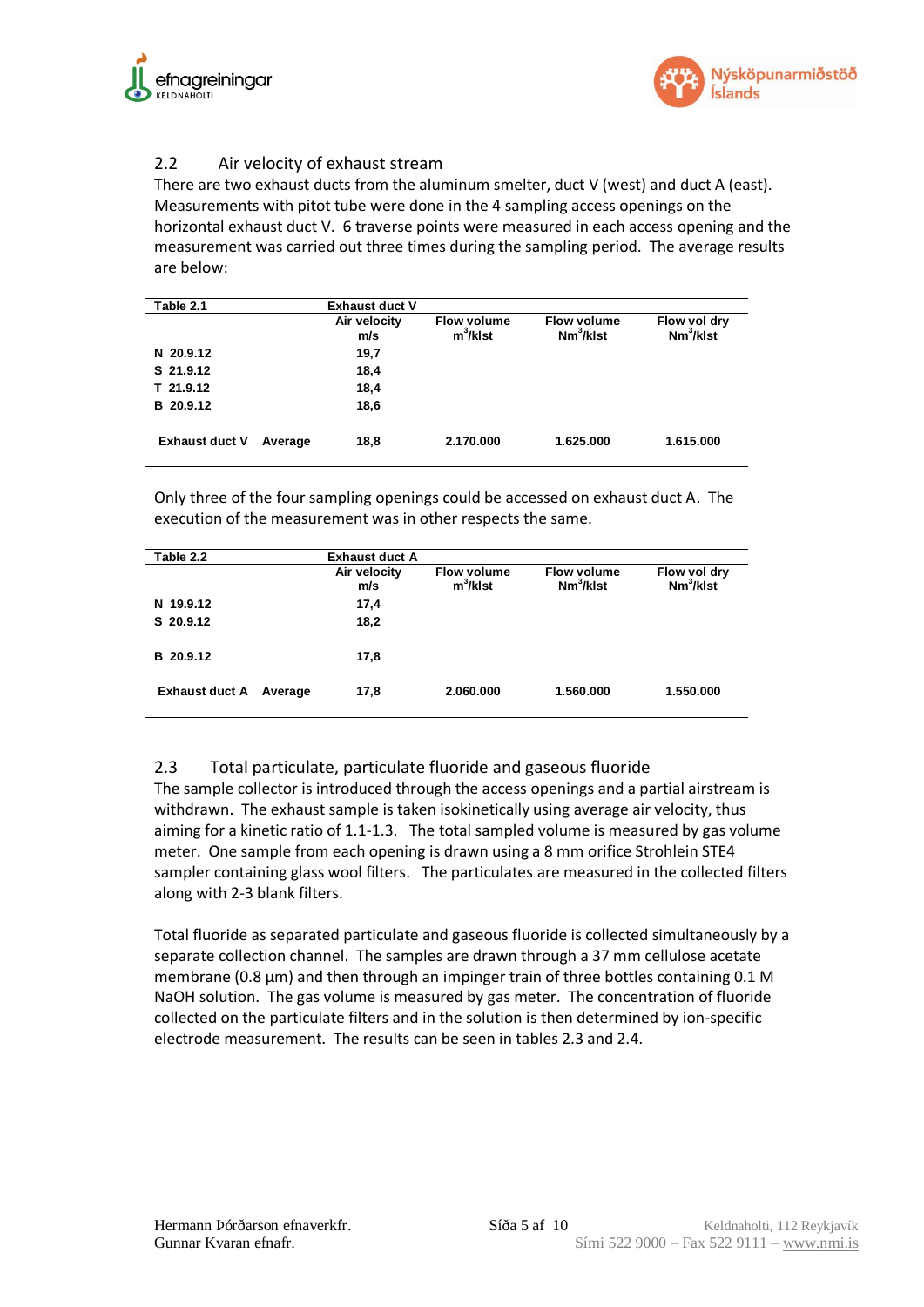



| Table 2.3             | <b>Exhaust duct V</b>                     |                  |                 |                            |
|-----------------------|-------------------------------------------|------------------|-----------------|----------------------------|
| North N               | <b>Particulates</b><br>mg/Nm <sup>3</sup> | F dust mg/Nm $3$ | F gas mg/Nm $3$ | F total mg/Nm <sup>3</sup> |
| 20.9.12               | 3,14                                      | 0,05             | 0,31            | 0,35                       |
| Top T                 |                                           |                  |                 |                            |
| 21.9.12               | 3,04                                      | 0,07             | 0,42            | 0,49                       |
| South S               |                                           |                  |                 |                            |
| 21.9.12               | 0,32                                      | 0,06             | 0,29            | 0,35                       |
| <b>Bottom B</b>       |                                           |                  |                 |                            |
| 20.9.12               | 1,23                                      | 0,07             | 0,55            | 0,62                       |
| <b>Exhaust duct V</b> |                                           |                  |                 |                            |
| 20.-21.9.12           |                                           |                  |                 |                            |
| Average <sup>1</sup>  | 1,9                                       | 0,06             | 0,39            | 0,45                       |
| St. dev. <sup>2</sup> | 1,4                                       | 0,01             | 0,12            | 0,13                       |

 $1$  Averages based on total amount and volume sampled, not arithmetic mean of individual results

<sup>2</sup> St.dev. based on individual results

| Table 2.4             | <b>Exhaust duct A</b>                     |                           |                 |                            |
|-----------------------|-------------------------------------------|---------------------------|-----------------|----------------------------|
| North N               | <b>Particulates</b><br>mg/Nm <sup>3</sup> | F dust mg/Nm <sup>3</sup> | F gas mg/Nm $3$ | F total mg/Nm <sup>3</sup> |
| 19.9.12               | $0,33 (-0,4)$                             | 0,06                      | 0,60            | 0,66                       |
| Top T                 |                                           |                           |                 |                            |
| South S               |                                           |                           |                 |                            |
| 20.9.12               | $0,18$ ( $< 0,4$ )                        | 0,06                      | 0,42            | 0,48                       |
| <b>Bottom B</b>       |                                           |                           |                 |                            |
| 20.9.12               | $0,00 (-0,4)$                             | 0,08                      | 0,49            | 0,57                       |
| <b>Exhaust duct A</b> |                                           |                           |                 |                            |
| 19.-20.9.12           |                                           |                           |                 |                            |
| Average <sup>1</sup>  | 0,16 (< 0,4)                              | 0,07                      | 0,50            | 0,57                       |
| St. dev. $2$          | 0,2                                       | 0,01                      | 0,09            | 0,09                       |

 $1$  Averages based on total amount and volume sampled, not arithmetic mean of individual results

<sup>2</sup> St.dev. based on individual results

The detection limit for particulates is 0,4 mg/Nm<sup>3</sup> for the approximately 2,7 cubic normal meter samples.

<span id="page-5-0"></span>The result is then that particulates are 1,1 mg/Nm<sup>3</sup> on average in the emission from the common exhaust chimney. This corresponds to 3,4 kg/hr total particulate emission.

Total fluorides are 0,51 mg/Nm<sup>3</sup> on average in the emission from the common exhaust chimney. This corresponds to a 1,6 kg/hr emission of total fluorides.

#### 2.4 Other factors measured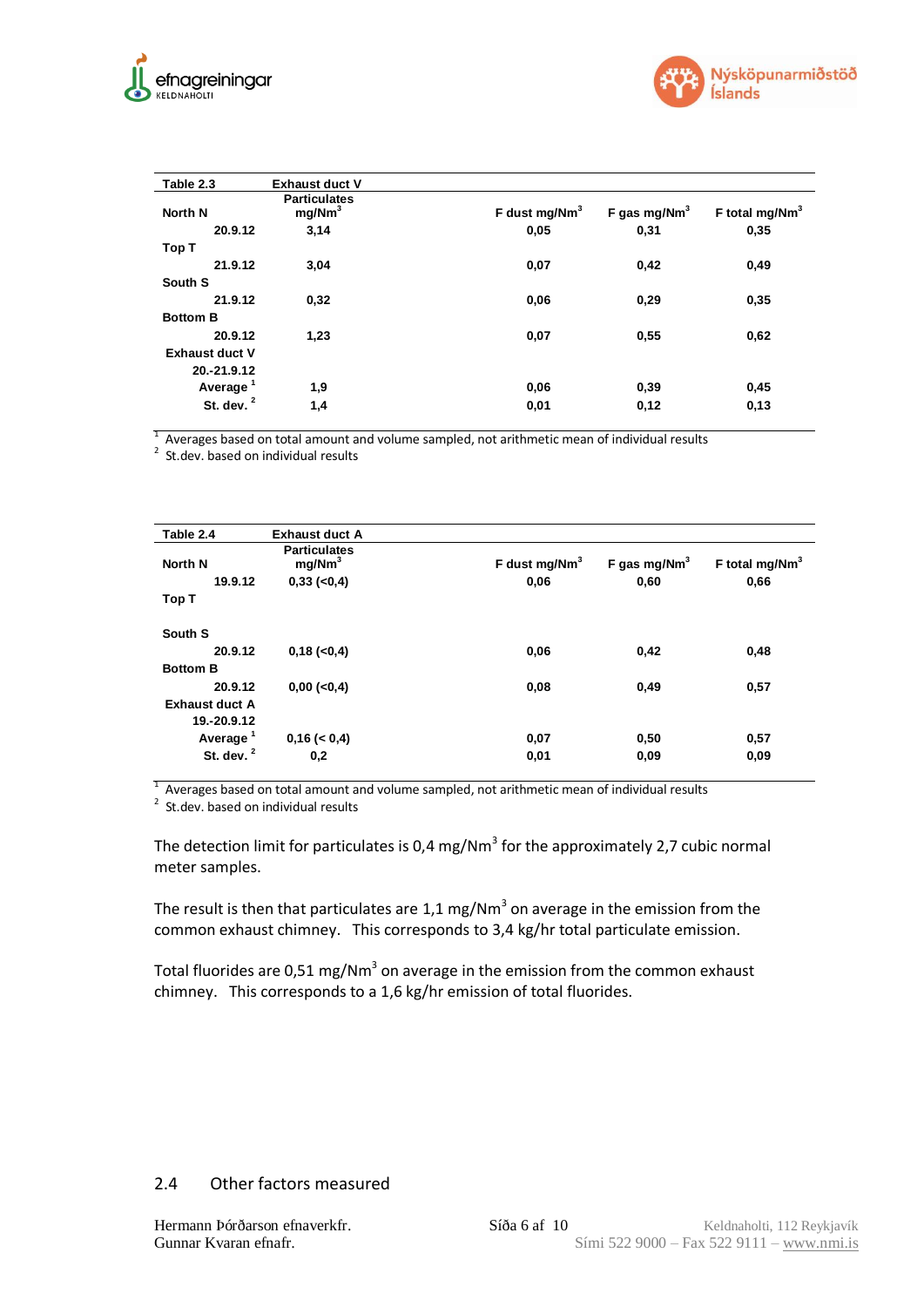



Carbon monoxide and sulfur dioxide in the exhaust were also measured, using a Testo 350/454 flue gas analyzer. The results are averages from a 1 hr measurement or more in each sample access opening, using a recording interval of 20 sec.

| Table 2.5 Exhaust duct V |                         |                          |  |
|--------------------------|-------------------------|--------------------------|--|
|                          | CO mg/Nm <sup>3</sup>   | $SO2$ mg/Nm <sup>3</sup> |  |
| North N 20.9.2012        | 796                     | 168                      |  |
| Top T 20.9.2012          | 839                     | 171                      |  |
| South S 21.9.2012        | 808                     | 143                      |  |
| <b>Exhaust duct V</b>    |                         |                          |  |
| Average 20-21.9.2012     | 814                     | 161                      |  |
|                          |                         |                          |  |
| Table 2.6 Exhaust duct A |                         |                          |  |
|                          | $CO$ mg/Nm <sup>3</sup> | $SO2$ mg/Nm <sup>3</sup> |  |
| North N 20.9.2012        | 913                     | 193                      |  |
| South S 19.9.2012        | 895                     | 210                      |  |
| <b>Exhaust duct A</b>    |                         |                          |  |
| Average 19-20.9.2012     | 904                     | 202                      |  |

<span id="page-6-0"></span>The values in each sampling point are usually fairly stable, with RSD% typically 2-10% in the measurement interval.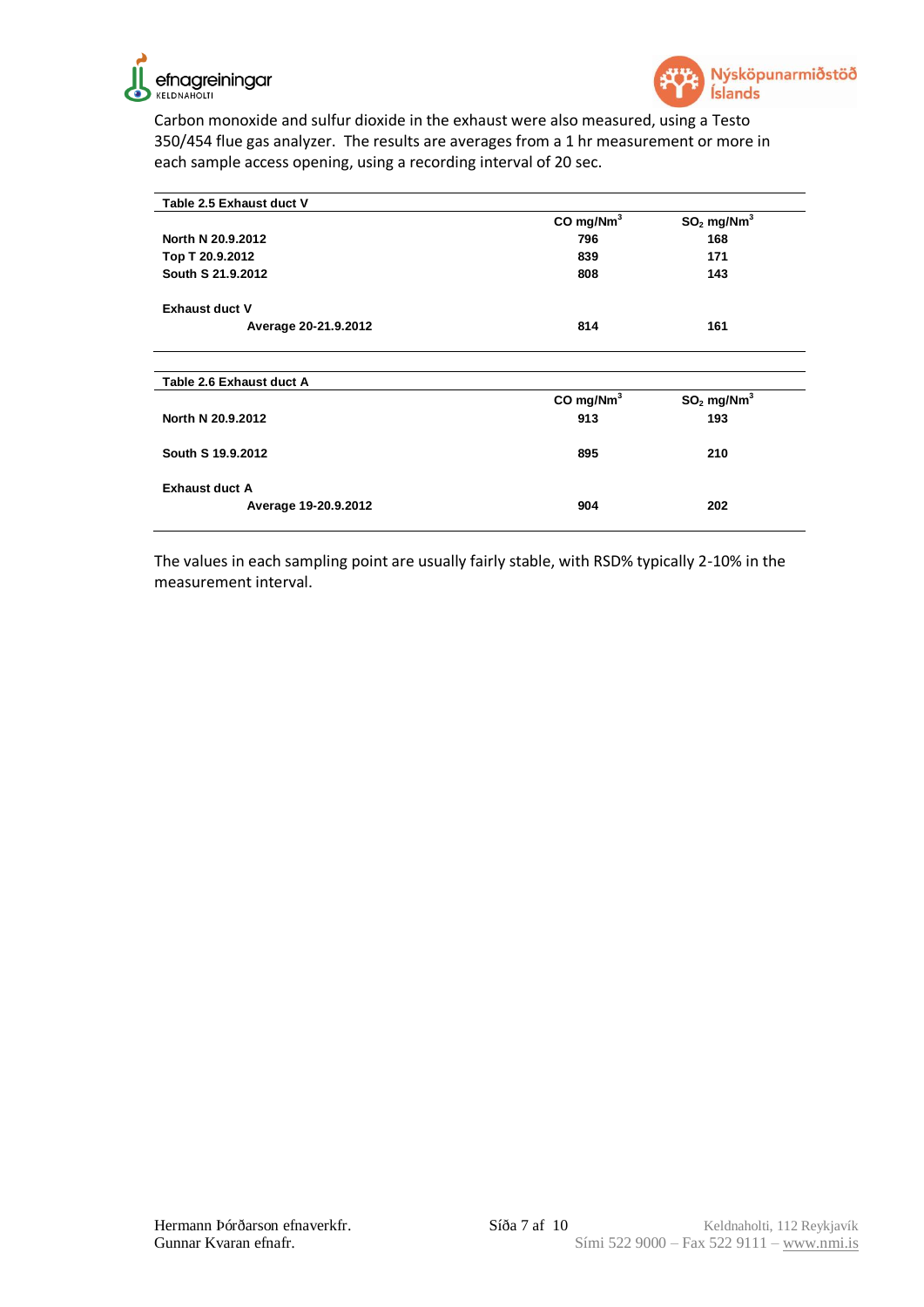



# 3. Summary

Average results are reported below.

| Table 3.1                                                    | <b>Exhaust duct V</b> |                                                 |                       |             |                 |
|--------------------------------------------------------------|-----------------------|-------------------------------------------------|-----------------------|-------------|-----------------|
|                                                              | <b>Particulates</b>   | F dust                                          | F gas                 | <b>CO</b>   | SO <sub>2</sub> |
| <b>Concentration</b><br>mq/Mm <sup>3</sup>                   | 1,9                   | 0,06                                            | 0,39                  | 814         | 161             |
| Amount kg/klst                                               | 3,1                   | 0,10                                            | 0,63                  | 1315        | 259             |
| <b>Exhaust duct V</b>                                        | Velocity m/s          | Flow volume<br>dry Nm <sup>3</sup> /klst        | Temp °C<br>Humidity % |             |                 |
| Average                                                      | 18,8                  | 1.615.000                                       | 95                    | 0,7         |                 |
| Table 3.2                                                    | <b>Exhaust duct A</b> |                                                 |                       |             |                 |
|                                                              | <b>Particulates</b>   | <b>F</b> dust                                   | F gas                 | <b>CO</b>   | SO <sub>2</sub> |
| <b>Concentration</b><br>mg/Nm <sup>3</sup><br>Amount kg/klst | 0.4<br>0,3            | 0,07<br>0,10                                    | 0,50<br>0,78          | 904<br>1400 | 202<br>313      |
|                                                              |                       |                                                 |                       |             |                 |
| <b>Exhaust duct A</b>                                        | Velocity m/s          | <b>Flow volume</b><br>dry Nm <sup>3</sup> /klst | Temp °C               | Humidity %  |                 |
| Average                                                      | 17,8                  | 1.550.000                                       | 90                    | 0,6         |                 |

October 2012, Hermann Þórðarson Efnagreiningum, Nýsköpunarmiðstöð.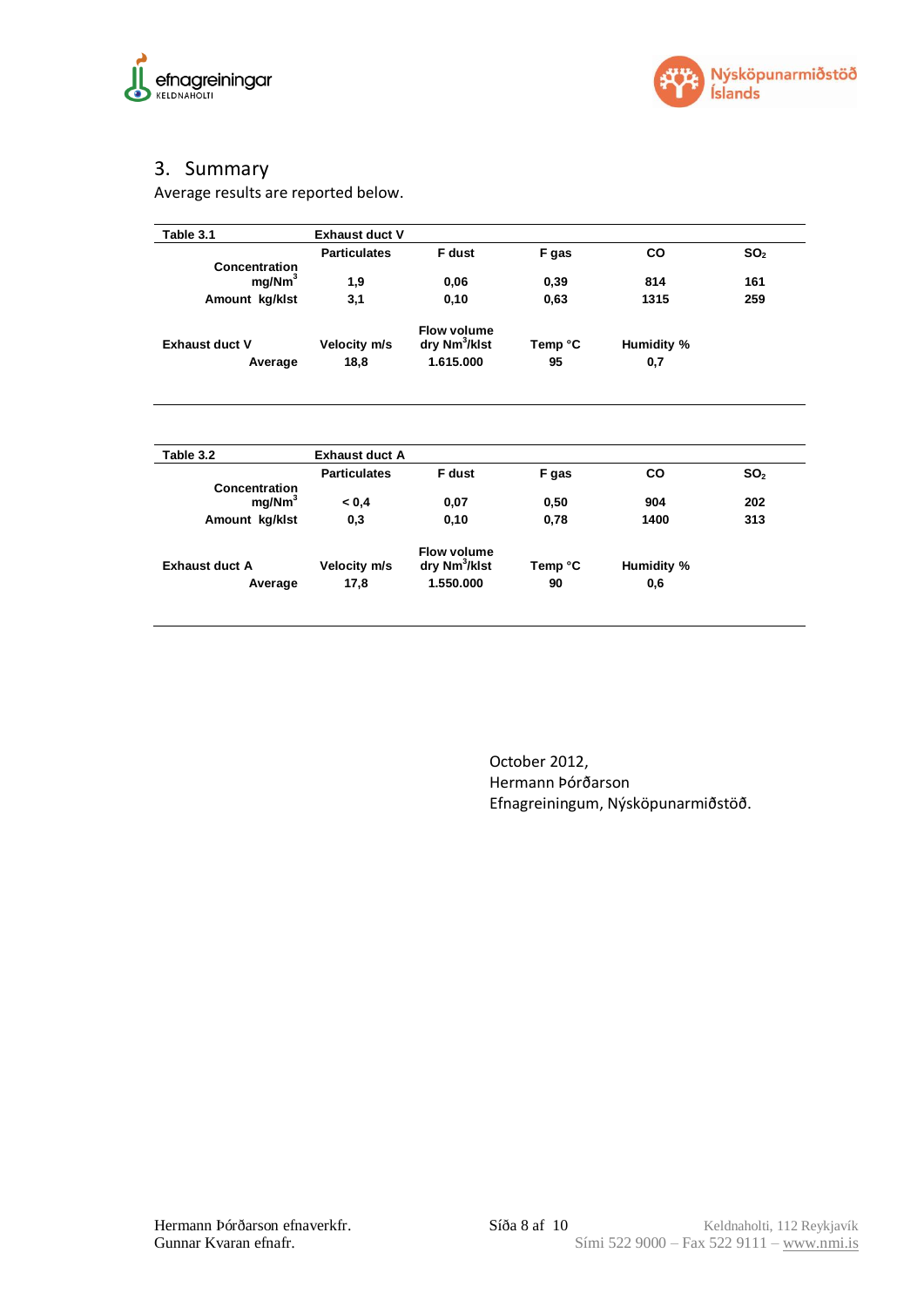



| Alcoa-Fjarðaál          |                       |                    |                | 20.-21.9.2012 |                                          |                               | Vestari útblástursleggur V |                     |
|-------------------------|-----------------------|--------------------|----------------|---------------|------------------------------------------|-------------------------------|----------------------------|---------------------|
| Lofthraða- og rykmæling |                       |                    |                |               |                                          |                               |                            |                     |
|                         |                       |                    |                |               |                                          |                               |                            |                     |
|                         |                       |                    |                |               | Þvermál rá: Staðs í rás Straumbrýstingur |                               |                            | Lofthraði           |
| Þrýst.um hv.            |                       | 1017 mbör          | $30.9$ cm      |               | cm                                       | mm vatn                       | mbör                       | m/s                 |
| Þrýst.í rás             |                       | 1022 mbör          |                | 640           | 13                                       | 18,0                          | 1,77                       | 19,11               |
|                         |                       |                    |                |               | 45                                       | 17,5                          | 1,72                       | 18,85               |
| Hitast.umhv.            | 300 °K                |                    |                |               | 77                                       | 20,0                          | 1,96                       | 20,15               |
| Hitast í rás            | 368 °K                |                    | 95             |               | 115                                      | 21,0                          | 2,06                       | 20,65               |
|                         |                       |                    |                |               | 160                                      | 21,0                          | 2,06                       | 20,65               |
| Þverm. rás              | $6,4 \mid m$          |                    |                |               | 230                                      | 20,0                          | 1,96                       | 20,15               |
| Lofthraði rás           | $18.76$ m/s           |                    |                |               | $\Omega$                                 | 16,0                          | 1,57                       | 18,02               |
| Straummassi             | 2172710 m3/klst       |                    |                |               |                                          |                               |                            |                     |
| í rás                   |                       | 1626140 Nm3/klst   |                |               | Meðaltal A                               | 19,07                         | 1,87                       | 19,65               |
| <b>burrt</b>            |                       | 1615378 Nm3/klst   |                |               |                                          |                               |                            |                     |
|                         |                       |                    |                |               |                                          |                               |                            |                     |
| Æskil.straummassi       |                       |                    |                |               |                                          | Staðs.í rás Straum þrýstingur |                            | Lofthraði           |
| í mælibún.              |                       | 2,54 Nm3/klst      | Hlutf.flæðim.  |               |                                          | mm vatn                       | mbör                       | m/s                 |
|                         |                       | $2,64$ m $3$ /klst | 101            |               | 13                                       | 16,5                          | 1,62                       | 18,30               |
| þurrt                   |                       | 2,52 m3/klst       | 98             |               | 45                                       | 16,5                          | 1,62                       | 18,30               |
| Þverm.dísu              |                       | $8 \, \text{mm}$   |                |               | 77                                       | 18,0                          | 1,77                       | 19,11               |
| Hitast.mælib.           | 286 °K                |                    | 13             |               | 115                                      | 18,0                          | 1,77                       | 19,11               |
|                         |                       |                    |                |               | 160                                      | 17,5                          | 1,72                       | 18,85               |
|                         |                       |                    | <b>Bl.vigt</b> | Kvst.gasm.    | 230                                      | 17,0                          | 1,67                       | 18,58               |
|                         |                       |                    |                | 0,97          | $\Omega$                                 | 13,0                          | 1,28                       | 16,24               |
| Mæling B:               | 7                     |                    |                |               |                                          |                               |                            |                     |
| Loftmagn                | 2,90806 m3            |                    | 3432,98        |               | 3435,978 Meðaltal B                      | 16,64                         | 1,63                       | 18,36               |
|                         | 2,775 Nm3             |                    |                |               |                                          |                               |                            |                     |
| Tími                    |                       | 64 mín             | Hittni         |               |                                          | Staðs.í rás Straum þrýstingur |                            | Lofthraði           |
| Flæði                   |                       | 2,60 Nm3/klst      | 1,03           |               |                                          |                               | mbör                       | m/s                 |
|                         |                       |                    |                |               |                                          | mm vatn                       |                            |                     |
| Ryk í síu               | $0,0034$ g            |                    |                |               | 13                                       | 13,0                          | 1,28                       | 16,24               |
| Ryk í lofti             |                       | $1,23$ mg/Nm3      |                |               | 45                                       | 15,5                          | 1,52                       | 17,74               |
| Ryk í útbl.             |                       | $1,99$ kg/klst     |                |               | 77                                       | 16,0                          | 1,57                       | 18,02               |
|                         |                       |                    |                |               | 115                                      | 17,0                          | 1,67                       | 18,58               |
| Mæling N:               | 8                     |                    |                |               | 160                                      | 18,0                          | 1,77                       | 19,11               |
| Loftmagn                | 2,83434 m3            |                    | 3435,978       | 3438,9        | 230                                      | 20,0                          | 1,96                       | 20,15               |
|                         | 2,705 Nm3             |                    |                |               | 0                                        | 18,0                          | 1,77                       | 19,11               |
| Tími                    |                       | 66 mín             | Hittni         |               |                                          |                               |                            |                     |
| Flæði                   |                       | 2,46 Nm3/klst      | 0,97           |               | Meðaltal C                               | 16,79                         | 1,65                       | 18,42               |
| Ryk í síu               | $0,0085$ <sup>g</sup> |                    |                |               |                                          |                               |                            |                     |
| Ryk í lofti             |                       | $3,14$ mg/Nm3      |                |               |                                          | Staðs.í rás Straum þrýstingur |                            | Lofthraði           |
| Ryk í útbl.             |                       | $5,11$ kg/klst     |                |               |                                          | mm vatn                       | mbör                       | m/s                 |
|                         |                       |                    |                |               | 13                                       | 15,5                          | 1,52                       | 17,74               |
| Mæling T:               | 9                     |                    |                |               | 45                                       | 16,0                          | 1,57                       | 18,02               |
|                         |                       |                    | 3438,9         |               |                                          |                               |                            |                     |
| Loftmagn                | 2,79069 m3            |                    |                | 3441,777      | 77                                       | 17,5                          | 1,72                       | 18,85               |
|                         | 2,663 Nm3             |                    |                |               | 115                                      | 18,5                          | 1,81                       | 19,38               |
| Tími                    |                       | $65 \,$ mín        | Hittni         |               | 160                                      | 18,0                          | 1,77                       | 19,11               |
| Flæði                   |                       | 2,46 Nm3/klst      | 0,97           |               | 230                                      | 17,0                          | 1,67                       | 18,58               |
| Ryk í síu               | $0,0081$ g            |                    |                |               |                                          |                               |                            |                     |
| Ryk í lofti             |                       | 3,04 mg/Nm3        |                |               |                                          |                               |                            |                     |
| Ryk í útbl.             |                       | $4,95$ kg/klst     |                |               | Meðaltal D                               | 17,08                         | 1,68                       | 18,61               |
|                         |                       |                    |                |               |                                          |                               |                            |                     |
| Mæling S:               | 10                    |                    |                |               | Vatnsinnih. Loftmagn                     |                               |                            | Rúmmáls% g/kg, g/Nm |
| Loftmagn                | 2,91776 m3            |                    | 3441,777       | 3444,785      | 57,9                                     | 10,93                         | 0,66                       | 4,11                |
|                         | 2,784 Nm3             |                    |                |               |                                          |                               |                            | 5,30                |
| Tími                    |                       | $64 \text{ min}$   | Hittni         |               |                                          |                               |                            |                     |
| Flæði                   |                       | 2,61 Nm3/klst      | 1,03           |               |                                          |                               |                            |                     |
| Ryk í síu               | $0,0009$ g            |                    |                |               |                                          |                               |                            |                     |
|                         |                       |                    |                |               |                                          |                               |                            |                     |
| Ryk í lofti             |                       | 0,32 mg/Nm3        |                |               |                                          |                               |                            |                     |
| Ryk í útbl.             |                       | $0,53$ kg/klst     |                |               |                                          |                               |                            |                     |
|                         |                       |                    |                |               |                                          |                               |                            |                     |
|                         |                       |                    |                |               |                                          |                               |                            |                     |
| Meðaltal                |                       | $1,91$ mg/Nm3      |                |               |                                          |                               |                            |                     |
|                         |                       | $3,11$ kg/klst     |                |               |                                          |                               |                            |                     |